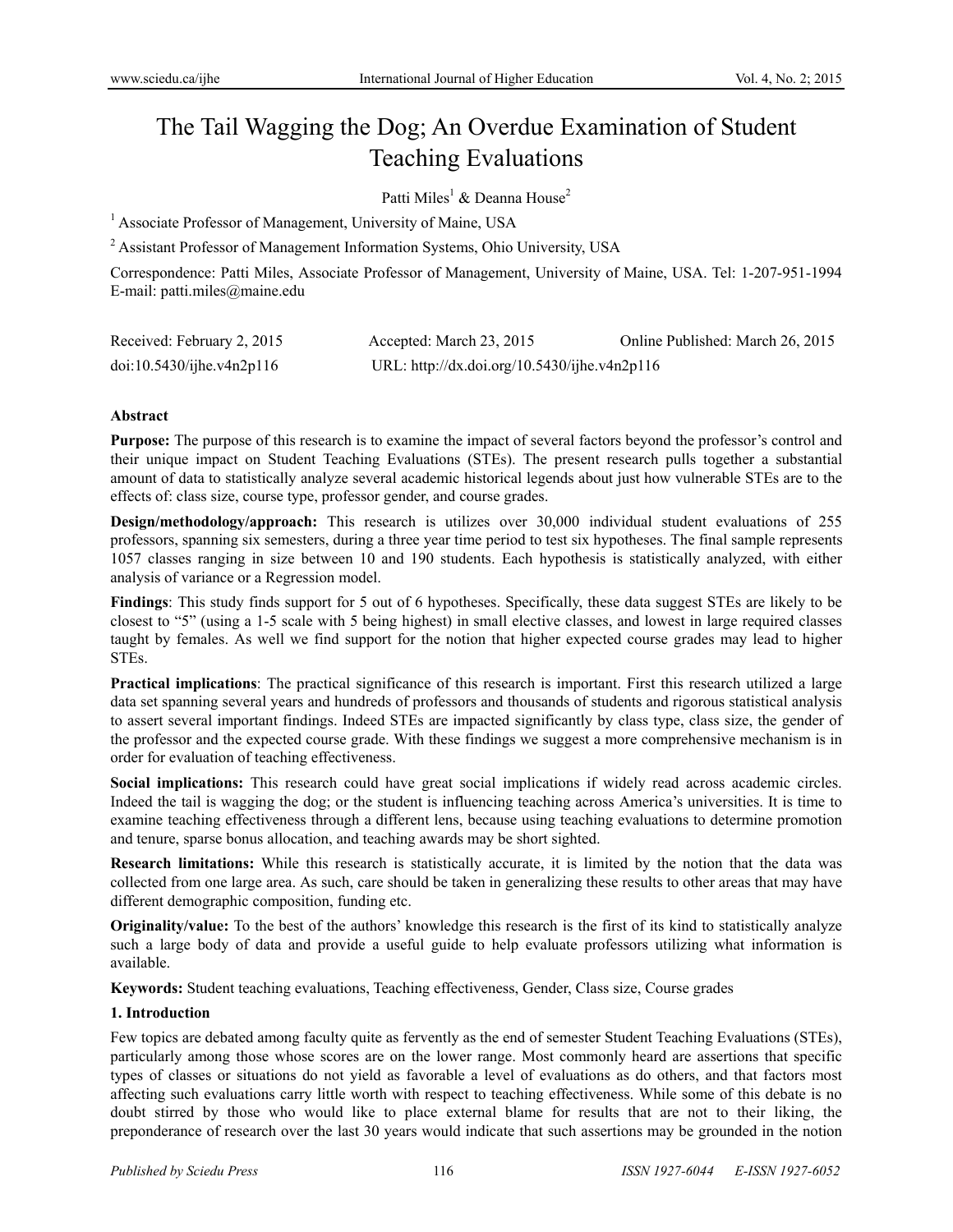that instructors are evaluated not on effectiveness, but through a variety of factors well beyond their control. Thus, this research calls into question the validity, reliability, and/or fairness of the use of STE results.

In recent years the use of the STE to evaluate student teaching has become more and more prevalent and research suggests that such evaluations are less and less likely to improve teaching effectiveness, and instead be used to evaluate teaching quality (Knol, Veld, & Mellenbergh 2013). Despite this, the use of "raw" STEs for evaluating and rating teaching appears to be, if anything, rising in recent years and seems likely to remain an important component of the evaluation of faculty. Thus, the present research seeks to provide a modest inquiry into factors that statistically influence STE scores, yet do not reflect teaching effectiveness; and provide some practical advice for appropriate use of STEs when evaluating professors.

The research is organized as follows. The literature review is centered on four factors that may affect STEs without being true indicators of teaching effectiveness; followed by the development of six hypotheses. Next the methods section explains the origin of the sample, the methodological choices, and results. Discussion and interpretation of the analysis culminates in the presentation of several suggestions that could enhance the interpretation of STEs.

## **2. Literature Review and Hypotheses Development**

Student Teaching Evaluations (STEs) began just after World War II (Eiszler, 2002), and have grown in sophistication and prevalence since that time (McKeachie, 1990). This large body of literature has continued to swell, examining both the reliability and validity of the measures (Cohen, 1981; Costin, Greenough, & Menges, 1971), student perceptions of the process, the influence of moods (Marsh, 1984), and the role STEs make in tenure decisions (Backer, 2012; Gray, & Bergmann, 2003, Bray, 1980;). Of note is the research by Eiszler (2002) who conducted a survey of social science deans and highlighted both the pivotal role of STEs in personnel decisions and their role as significant contributors to grade inflation. STEs also play a part in annual pay raises. For example, one study examined 10 years of data across five universities and discovered 45% of faculty pay is determined by teacher effectiveness as quantified on student teaching evaluations (Filetti, Wright, & King, 2010; Stratton, Myers & King 1994). Yet, even in light of this extensive research, STEs remain the most popular tool for making promotion, tenure and pay decisions (Southwell, Gannaway, Orrell, Chalmers, & Abraham, 2010).

As Houston, Meyer, & Paewai (2006) suggest little research provides guidance for administrators on how to effectively utilize STEs to make personnel decisions, while balancing complex teaching loads, classroom size, and shrinking budgets with respect to temperamental faculty desires. Using this background, the present research began with a broad review of the literature and rapidly reveals four factors that historically seem to influence STEs, yet hold little value in assessing teaching effectiveness. The four factors that continually appear in the literature as impacting STEs are class type (core or elective) and class size, professor gender and course grades.

### *1.1 Class Type (core or elective)*

Required classes, such as those in a university or college "core", generally consist of large groups of students with broad interests and grades that are typically lower than in higher level elective classes. As such, the teaching of these courses has been debated among faculty over the years as being 'more difficult' to teach. To that end, several large studies consistently find teachers of elective courses receive more favorable evaluations than their colleagues teaching required classes (Drago & Wagner, 2004; Whitten & Umble; 1980; Pohlmann, 1975; Lovell & Haner, 1955). Researchers have suggested a number of possible reasons for these findings, including student attitudes towards the topic, the quantitative nature of some of the required courses, student perception of quality, the professor's teaching style (Bosshardt, 2001; Marsh & Roche, 1997) and the students interest and engagement (Darby, 2006a); all of which affect STEs. Related research finds STEs to be influenced by a student's year in school; asserting a positive correlation between the two (Ory, 2001). Given that students taking required classes are likely to be at a lower level in school and have less interest in the subject (than those taking a major elective) we assert the following:

*H1: Student teaching evaluations in elective classes will be higher than in required classes.*

# *1.2 Class Size*

As economic times remain uncertain and funding for institutions of higher learning continues to decline, many universities are allowing class size grow larger and larger (Southwell et. al, 2010; Statistical Abstract of the United States 2013). Indeed, since 1970, the relationship between class size and students' ratings of teaching effectiveness has been the motivation of many studies. Such studies suggests a negative correlation between teaching effectiveness and class size (as class size increases STE ratings decrease) (Fourier, 2000; Mateo & Fernandez, 1996; Wood, et.al., 1974). Other research suggests this is because professors teaching small sections of students, are more able to increase student engagement, which can lead to higher retention of the material (Klegeris & Hurren, 2011) and to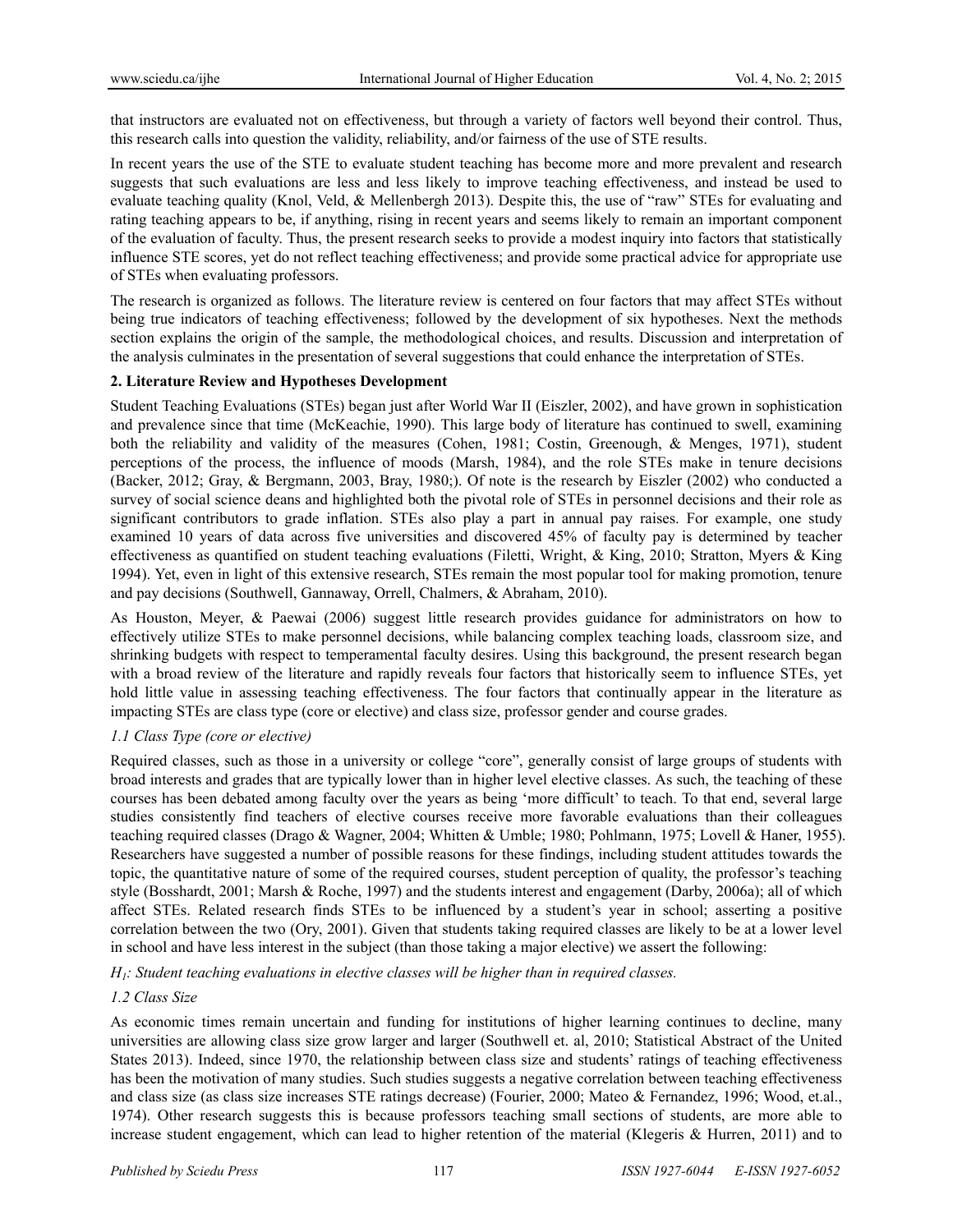subsequently higher STEs (Centra & Gaubatz, 2000). Interestingly, other research has found that attempting to moderate student engagement through interactive technology will not generate sufficient opportunities for intimate learning to offset the perception of decreased professor interaction (Blakemore, Switzer, DiLorio, & Fairchild, 1997). Conversely, other studies in the same period suggest this relationship between class size and STEs is spurious (Petchers & Chow, 1988; Lin, 1992, Aleamoni, & Graham, 1974; Dommeyer, 1997). Still others contradict these findings suggesting evidence of a curvilinear animosity effect; proposing students in larger and smaller classes may rate professors higher than those students in medium size classes. In this U-shaped relationship, researchers note that small (<25) and large classes (>50) have higher ratings, while medium (>26 & <60) have the lowest ratings (Fernandez, Mateo, & Muniz, 1999; Feldman, 1984). These somewhat conflicting results in conjunction with increasing college enrollment, and decreasing full time faculty make the topic relevant for further examination. To this end, the present research asserts that STEs in large classes be statistically different from those in small or medium classes. Said more formally:

*H2: Student teaching evaluations in large (≥ 50), medium (≥25 and <50) and small (<25) classes, will be statistically different.*

### *1.3 Professor Gender*

Mudding the waters of the logic of engagement and learning, is the impact of professor gender in the college classroom. Of particular interest to this research is the breath of studies suggesting STEs are affected by a student's previously established sex type roles (Feldman 1993; Statham, Richardson & Cook 1991; Basow & Silberg, 1987). Research has found, for example, that male students consistently rate female professors lower than their male colleagues, regardless of teaching style (Paludi & Bauer, 1983). A later study, focusing on student demographics and the evaluative process, suggests that female students are generally more discerning in evaluations and evaluate all courses, regardless of professor gender, more favorably than their male colleagues (Darby, 2006b). More directly relevant to this study is a matched pair study of award winning male and female professors. In this study students regularly rated the male professor higher than the female, and attributed the males' superior teaching skill to academic qualities; while attributing the female's skill to her attractiveness (Kaschak, 2006). Several years later in a comprehensive review of the literature Merritt (2008) found numerous studies that suggest STEs reflect student biases based on professor gender. Such studies date back to the 1970's and repeatedly report that gender, as well as a host of gender specific nonverbal actions (completely unrelated to teaching effectiveness) have been found to affect scores on STEs more than knowledge-based actions such as what the professor writes on the board. (Murray, 1997). Other earlier research calls into question the gender of the professor, suggesting gender of the professor does not matter to students when they are completing their STE (Elmore & LaPointe, 1974). In another study, researchers found that professors 'who looked distinguished and spoke authoritative' are rated more favorably than those without such characteristics (Backer, 2012). Similarly, other studies suggest good looking professors regardless of gender receive better rankings (Gray, & Bergmann, 2003). Given these contradictions in the literature, the following hypothesis is proposed:

#### *H3: Student teaching evaluations for male and female professors will be unequal.*

### *1.4 Course Grades*

The final topic of concern in this research is the impact of expected course grades on Student Teaching Evaluations. Historically, two schools of thought have been hypothesized. The first suggests a clear, positive relationship between expected course grades and STEs; and the second suggests the relationship between course grades and STEs is spurious and influenced by several other factors. Interestingly, early studies posit the only consistent finding between expected course grades and STEs is actually lack of consistency (Palmer, Carliner, & Romer, 1978; Kulik, & McKeachie, 1975). Yet, in a later meta-analysis of more than 41 studies, independently examining the relationship between course grades and STEs, found that indeed expected course grades were significantly and positively correlated with teaching effectiveness rating; providing some evidence for the influence of course grades and STEs (Cohen, 1981). Since this study, empirical research incorporating almost 40 years suggests STEs are higher when a student expects to earn a higher grade (Feldman, 1976, Goldberg & Callahan, 1991; Marsh & Rochi, 1997; Nasser & Hagtvet 2006). Yet, some controversy exists around the roll of student engagement. Indeed several studies suggest students who are more engaged are likely to both earn higher grades and rate professors more favorably (Culver, 2010). Still other researchers suggest that the correlation between course grades and STEs might be explained by cognitive dissonance theory; suggesting students expecting poor marks in a course will rate professors poorly to minimize ego threats (Maurer, 2006).

Of more concern however, is that in many academic settings STEs are a heavily weighted measure of teaching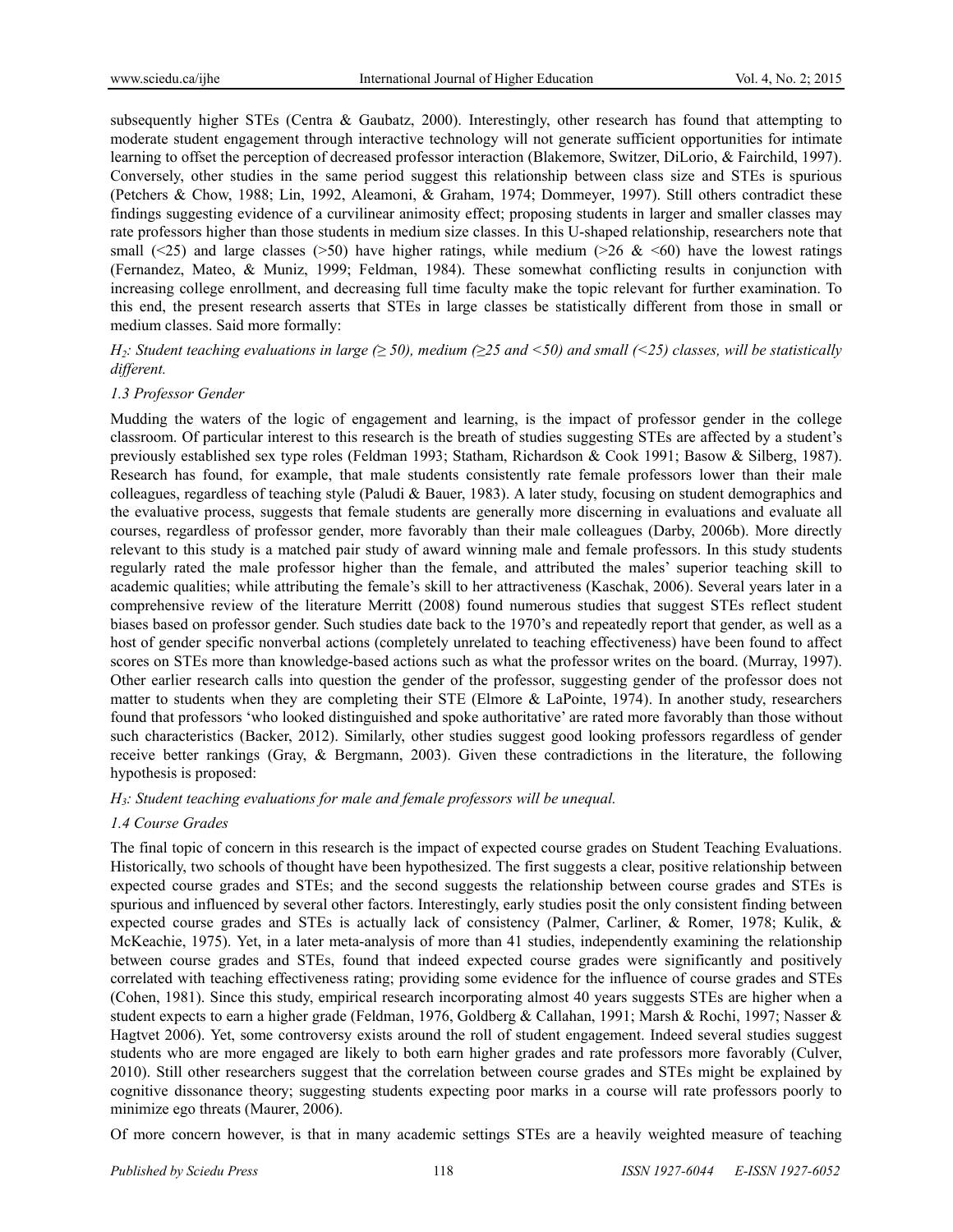effectiveness, and a major indicator in personnel decisions (Backer (2012). Such policies she notes encourages grade inflation, and leads to dumbing down of course material (Backer, 2012; Merritt, 2008; Wilson, 1998). Other studies find faculty indeed are subtlety encouraged to'*dumb down'* the material in an attempt to raise the overall course grades (Filetti, et. al., 2010, Centra, 2003, Wilson, 1998, Stratton, et. al., 1994). In several empirical studies of this relationship where thousands of faculty members were polled, 72% suggested they willingly *'watered down the material'* and inflated grades to enhance student evaluations (Backer, 2012; Gray & Bergmann, 2003). Making matters more complex are the empirical studies of students suggesting that they are increasingly aware of their in the faculty evaluation process and willingly admit acting in an opportunistic way to try to get better grades (Tucker, Jones, & Striker, 2008), and as many as 35% of those students polled in another study admitted that they would 'punish' their professors for failing their work by giving the professor low scores on the student evaluation (Backer, 2012).

Given this research it seems a variety of factors beyond student learning and teaching effectiveness may influence STE scores. In light of the controversial findings around this topic, it is important to examine the relationship between expected course grades and STEs. Specifically, the following hypothesis is proposed:

### *H4: Student teaching evaluations and expected course grades will be positively correlated.*

Finally, this research tests the interaction of the four main effects identified above. Given the controversy in the literature and between faculty members who are required to teach large sections of required classes, compared to those teaching large sections of elective classes, it seems relevant to test the combined effect on teaching evaluations of teaching a large required class, rather than a large elective class. Specifically, the following is hypothesized:

*H5: Student teaching evaluations in large required classes will be lower than those in large elective classes.* 

The sixth hypothesis examines the role of professor gender with respect to STEs. Specifically analyzing if male and female professors are equally able to effectively teach medium and large courses. If so, the STEs of male and female professors teaching medium and large sections of required and elective courses will not be statistically different. . As such, the following hypothesis is proposed:

*H6: The Student Teaching evaluations in medium and large sections of required classes will be statistically equal for male and female professors.* 

## **2. Methodology**

#### *2.1 Sample description*

This study is designed to examine differences between several groups; therefore, it was necessary to collect a substantial sample of data, organize and clean the data, then partition it into several groups. Next it was necessary to insure the sample was independent, normally distributed and had equal population variances, such that an Analysis of Variance (ANOVA) could be utilized. Thus the present section is organized to insure the assumptions were met and teach each hypotheses. First a large set of independent STEs were obtained from a College of Business in a diverse Southwestern University will more than 7,000 students. The sample contains 30,571 evaluations obtained across six semesters between 2011 and 2013 for 255 professors. The final sample representing 1,057 classes ranging in size between 10 and 190 students. Each evaluation (class) is summarized as an average of ten teaching effectiveness measures. Next, all evaluations were coded to reflect the factors of interest in the study which are: class type (elective or required), class size (small, medium and large), professor gender and expected course grades.

Given the goal of this research was to analyze the effect of one noncontiguous factor on the category means of the STEs, Analysis of Variance (ANOVA) was chosen as the parsimonious method of choice for several hypotheses. In two of the hypotheses, (given the continuous nature of the independent variable), a linear regression model could be utilized in addition to the ANOVA.

Data analysis began with organizing and partitioning the data. First it was checked for normalcy using the Kolmogorov and the Levene Equal variance tests were conducted and neither were significant, suggesting the data is normal and has sufficiently similar variance to utilize the ANOVA method (table 1). Next, following previously established statistical methods; the difference between group means were tested were appropriate (Hair, Black, Babin, Anderson, & Tatham, 2006). The findings suggest that the data variance is not significantly different across group; thus appropriate for analysis.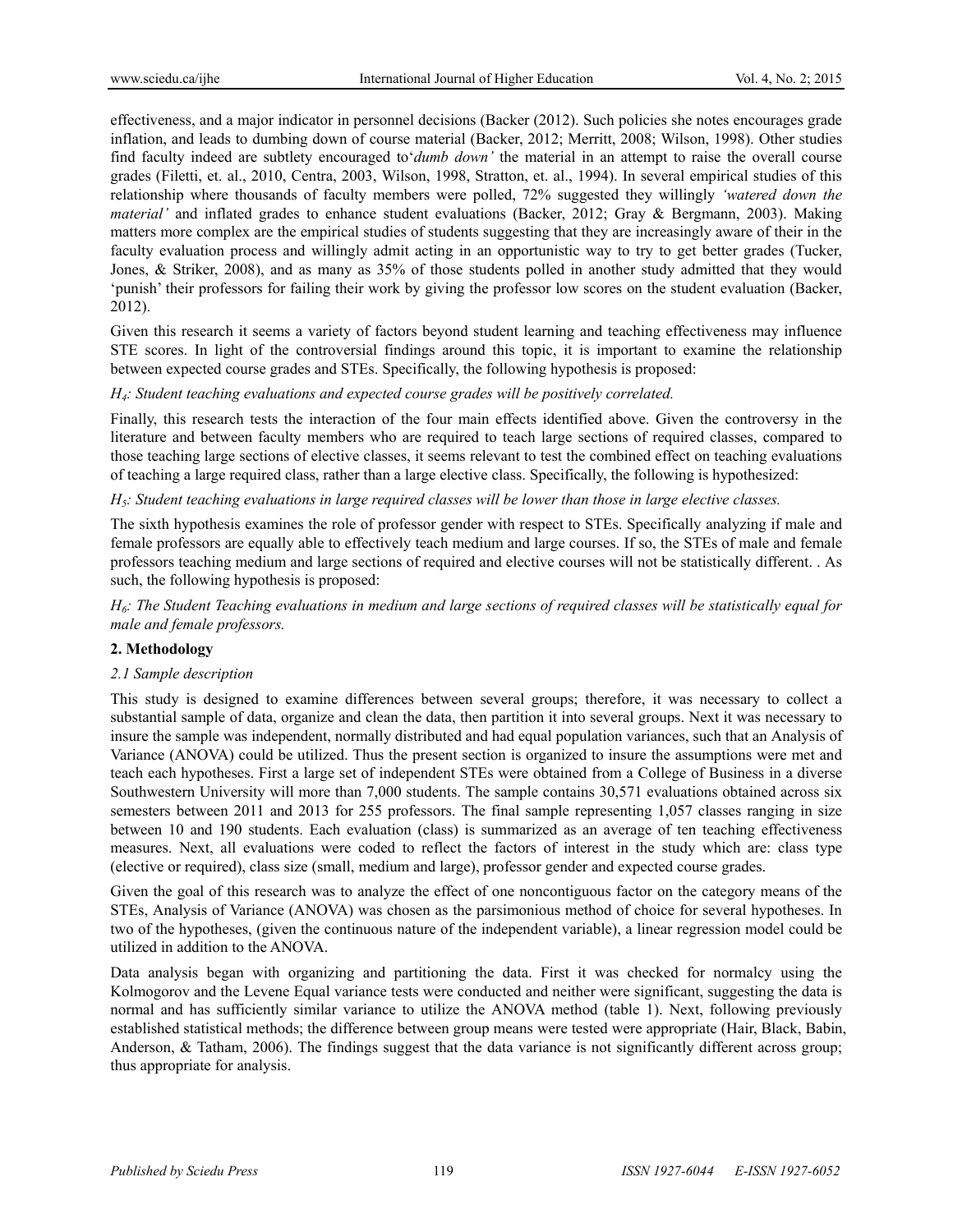| Table 1. Levene Test of Homogeneity of Variance |  |
|-------------------------------------------------|--|
|-------------------------------------------------|--|

| Table 1 | Levene Statistic | $\mathrm{Sig.}$ | Komogorov-Smirnov | $\mathcal{S}$ 1g. |
|---------|------------------|-----------------|-------------------|-------------------|
| STEs    |                  |                 | .067              |                   |

# *2.2 Analysis and Hypothesis testing*

Using ANOVA, this research finds support for hypothesis 1 suggesting that STEs in elective classes will be higher than in required classes. ANOVA is the method of choice as it is efficient at determining if a statistically significant difference exists between the means of these two groups. Therefore the STE sample *(n =892)* was partitioned in to two groups; required courses (core business classes) and elective courses. Consistent with previous research (Johnson et. al, 2013) these data suggest scores obtained from STEs in elective courses were higher than those in required (or core) courses (table 2). Indeed, these analysis suggest in approximately 99% of the cases the STEs in elective classes will be statistically higher than those of required (core) classes. Specifically, using a 5 point scale, the scores obtained on STEs in elective courses will range from 4.24 to 4.30; while STEs in required (core) courses will range from 4.08 and 4.18. Thus the likelihood of two instructors (one teaching a required course the other teaching an elective course) obtaining similar STEs scores is less than 1%  $(n=892; f = 9.89; p < .01)$ . Said differently, such results make it unlikely that STEs obtained teaching a required course would be similar to those obtained teaching an elective.

| Class Type | N   | Mean  | $\sigma$ | $\sigma$<br>$\sqrt{n}$ | Min  | Max  | F-Test | Sig      |
|------------|-----|-------|----------|------------------------|------|------|--------|----------|
| Elective   | 522 | 4.253 | 0.417    | 0.023                  | 4.24 | 4.30 | 9.89   | $0.01**$ |
| Required   | 370 | 4.162 | 0.440    | 0.018                  | 4.08 | 4.18 |        |          |
| Overall    | 892 | 4.215 | 0.429    | 0.014                  | 4.20 | 4.25 |        |          |

Table 2. The effect of class type on STEs (ANOVA)

*\*\*p < .01*

Hypothesis 2 is also supported suggesting scores obtained from STEs in large ( $\geq$  50), medium ( $\geq$ 25 and <50) and small (<25) classes, are statistically different. Such a hypothesis is consistent with previous research suggesting STEs in large courses will be lower than those in smaller courses (Hippensteel, & Martin, 2005). Using ANOVA (is the method of choice, given its ability to discern differences between means) it was possible to determine if statistical differences exist between the STE scores obtained in small, medium and large classes differ. Indeed, the ANOVA suggested a statistically significant difference in the three groups was found  $(n = 1,069; f = 39.843, p < .01)$ . Next, given the nature of this hypothesis, post-hoc analysis was appropriate (Bonferroni). Such a procedure enables comparison of individual mean differences across all three class sizes, with respect to STEs. The results revealed that all (post-hoc) mean comparisons were statistically significantly different*.* Said differently, using a 5 point scale, classes with less than 25 students are likely to obtain STEs ranging from 4.30 to 4.38; while classes with between 26 and 50 students have STEs ranging from 4.18 to 4.26; and classes that have greater than 50 students are likely to have STEs ranging from 3.98 to 4.24 (table 3).

| Table 3. The effect of class size on STEs (ANOVA and Post Hoc Analysis) |  |
|-------------------------------------------------------------------------|--|
|-------------------------------------------------------------------------|--|

| Class Size        | $\overline{N}$ | Mean  | Σ     | σ<br>$\sqrt{n}$ | Lower<br><b>Bound</b> | Upper<br><b>Bound</b> | Class Size      | Mean<br>Difference     | Sig.                 |
|-------------------|----------------|-------|-------|-----------------|-----------------------|-----------------------|-----------------|------------------------|----------------------|
| Small $(\leq 25)$ | 382            | 4.341 | 0.405 | 0.020           | 4.300                 | 4.382                 | Medium<br>Large | $0.119*$<br>$0.306*$   | $0.00**$<br>$0.00**$ |
| Medium<br>(25<50) | 442            | 4.222 | 0.419 | 0.019           | 4.182                 | 4.261                 | Small Large     | $-0.119*$<br>$0.187*$  | $0.00**$<br>$0.00**$ |
| Large $($ >51)    | 249            | 4.035 | 0.440 | 0.028           | 3.979                 | 4.241                 | Small<br>Medium | $-0.306$<br>$-0.187$ * | $0.00**$<br>$0.00**$ |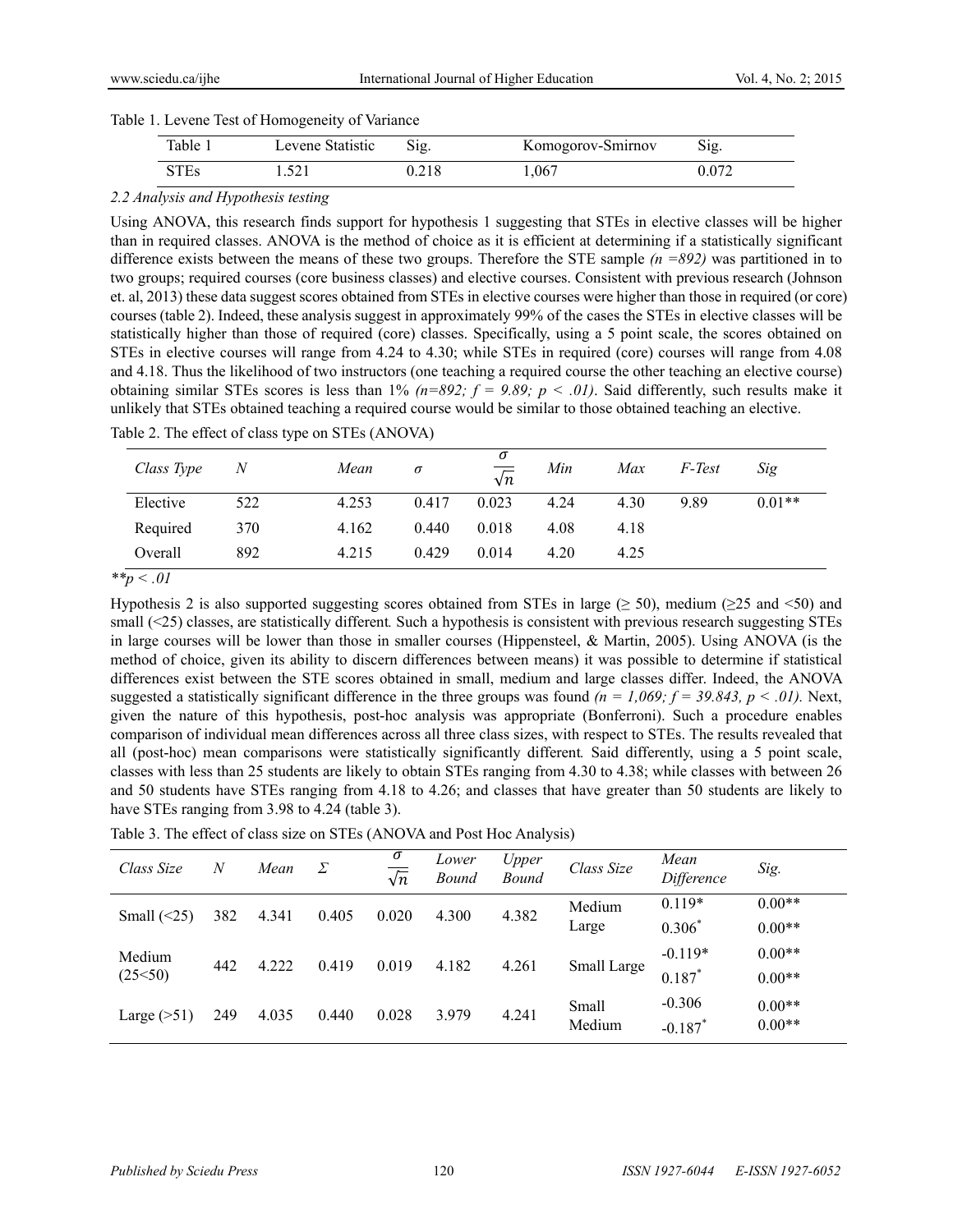

To graphically depict this relationship a regression model was run and graphed using class size groupings (as specified above) while leaving class size as a continuous variable. As can be seen in figure 1 the slope of the lines varies with class size, suggesting that class size impacts STE's.

Support for Hypothesis 3 was not found, suggesting that the STEs for male and females professors is not statistically significantly different. As in the previous hypotheses, an ANOVA was utilized to test this hypothesis. Specifically the data was reapportioned by gender  $(n=1,053;$  male  $n = 774$ ; female  $= 279$ ); and results interpreted. In this case, the analysis reveals that while the average STE scores of a male and female professors is different, they are not statistically different. Specifically, male professors average: 4.23 and female professors 4.20. Such a difference is indeed in the direction predicted, however not statistically so. Of note is that the scores obtained (again on a 5 point scales) by males range from 4.96 and 4.26; while those of his female colleagues are likely to range between 4.15 and 4.25. The overlap of 0.02 makes it impossible to conclude that the STEs differ based on gender. Thus, we do not find support for hypothesis 3.

| Gender | N     | Mean  | $\sigma$ | $\frac{\sigma}{\sqrt{n}}$ | Lower Upper<br>Bound Bound |       |       | Sig.  |
|--------|-------|-------|----------|---------------------------|----------------------------|-------|-------|-------|
| Male   | 774   | 4.227 | .433     |                           | $.016$ 4.196               | 4.258 | 0.934 | 0.334 |
| Female | 279   | 4.198 | .442     | .026                      | 4.146                      | 4.250 |       |       |
| Total  | 1,053 | 4.219 | .435     | .013                      | 4.193                      | 4.246 |       |       |

Table 4. The effect of gender on STEs (ANOVA)

Given the continuous nature of expected course grade, a linear regression model was used to test and find support for hypothesis 4; suggesting that indeed STEs are positively correlated to expected course grade. Of specific interest to this research is the relationship between the outcome variable, *STE* (and the independent variable *expected course grade* (*B<sub>1</sub>*). As can be seen in table 5 and in figure 1, the regression model supports this hypothesis, suggesting *STE* increases in a linear manner with respect to expected course. Specifically, this analysis suggests that for each 1-unit increase in expected course grade, *STEs* are likely to increase by about 0.37 ( $n = 836$ ;  $f = 169.762$ ,  $p < 0.01$ ). Further support for this model can be found in the coefficient of determination  $(R^2)$ . This goodness of fit measure, suggests that about 14% of the variation in *STEs* can be explained by *expected course grade*) a statistically significant finding (table 5). This relationship is also graphically depicted in figure 1.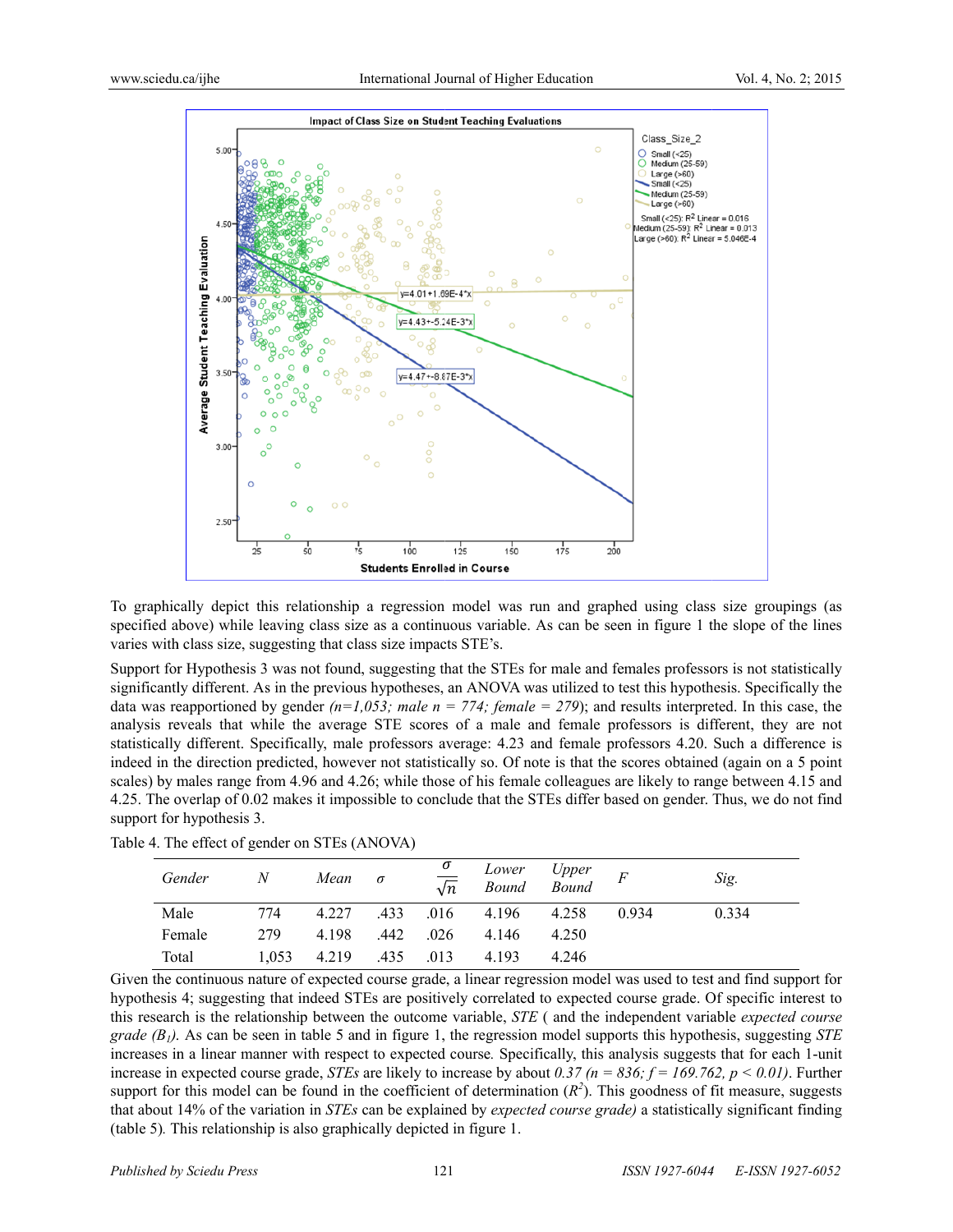|  |  | Table 5. The effect of course GPA on STEs (Regression) |
|--|--|--------------------------------------------------------|
|  |  |                                                        |

| Course GPA        | N                                                                        |         | Sig       | Standardized<br>Coefficient | t-Statistic | Sig      |  |  |  |  |
|-------------------|--------------------------------------------------------------------------|---------|-----------|-----------------------------|-------------|----------|--|--|--|--|
| Undergraduate GPA | 836                                                                      | 169.762 | $0.000**$ | .370                        | 13.02       | $0.01**$ |  |  |  |  |
|                   | ** $p < .01$ ; Independent Variable: Class GPA; Dependent Variable: STEs |         |           |                             |             |          |  |  |  |  |



Figure 1. Impact of Expected Course Grade on Student Teaching Evaluations

Support was also found for Hypothesis 5 suggesting that STEs in large required classes are statistically lower than the STEs of large elective classes. This hypothesis required the creation of two groups of data: group 1 representing STEs in large  $(n > 50)$  required classes and a second group consisting of large elective classes  $(n > 50)$ . Once partitioned the ANOVA  $(n=239; f=7.97; p<01**)$  suggests differences in the group means exists; specifically large required classes have STEs ranging from 3.91 to 4.03, while large elective classes have STEs ranging from 4.04 to 4.25 (both on a 5 point scale); a statistically significant difference (table 6).

Table 6. The effect of class type and class size on STEs (ANOVA)

| Class type and Class Size | N   | Mean | σ    | σ<br>$\sqrt{n}$ | Min  | Max  | Mean<br>Square | F    | Sig.     |
|---------------------------|-----|------|------|-----------------|------|------|----------------|------|----------|
| Large Electives           | 73  | 4.15 | 0.45 | 0.05            | 4.04 | 4.25 | .50            | 7.97 | $0.01**$ |
| Large Required            | 166 | 3.97 | 0.43 | 0.03            | 3.91 | 4.03 | 0.19           |      |          |
| Total                     | 239 | 4.03 | 0.44 | 0.03            | 3.97 | 4.08 |                |      |          |

*\*\* p < .01; Independent Variable: class size; Dependent Variable: STEs* 

The final hypothesis asserts STEs for male and female professors teaching large sections of required classes will be equal. Again following the previous pattern the data was portioned into two groups; group 1 consisting of large required classes taught by males; and group 2 large required classes taught by females. Once portioned the ANOVA suggests there is a statistical difference between the group means. Indeed,  $(n=166; f=21.19; p < .01**)$ , these data support hypothesis 6. That is, on average large required classes taught by male professors are likely to have STE's ranging from 3.97-4.11; while large required classes taught by female professors are likely to have STEs ranging from 3.51 to 3.83. Of note, it appears that a female professor is not likely to score in the "4" range (while teaching a large section of a required course) while her male colleague is likely to do so (table 7).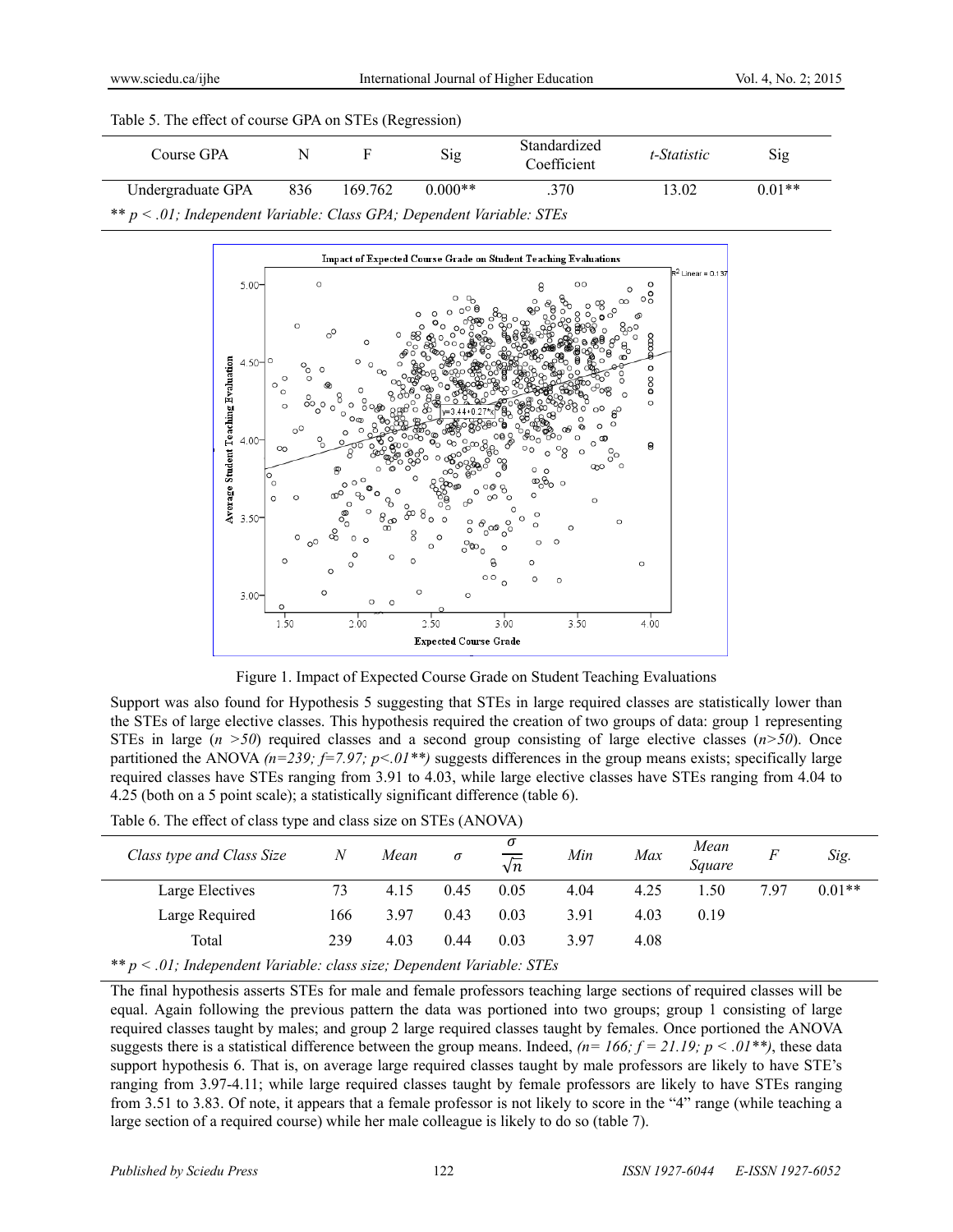| <b>STEs</b>               | N   | Mean | σ    | σ<br>$\sqrt{n}$ | Min  | Max  | F     | Sig      |
|---------------------------|-----|------|------|-----------------|------|------|-------|----------|
| Large Required (Male)     | 136 | 4.05 | 0.40 | 0.03            | 3.97 | 4.11 | 21.19 | $0.01**$ |
| Large Required (Female)   | 30  | 3.67 | 0.43 | 0.08            | 3.51 | 3.83 |       |          |
| Total                     | 166 | 3.98 | 0.43 | 0.03            | 3.91 | 4.04 |       |          |
| ** Significant $p < 0.01$ |     |      |      |                 |      |      |       |          |

Table 7. The interaction effect of class size, class type and gender on STEs

#### **3. Discussion**

This research provides interesting insight into several important factors that seem to consistently affect Student Teaching Evaluations (STEs) and are beyond the control of the professor being evaluated. As can be seen in the previous pages scores on STEs for those teaching required classes are not likely to be consistent with those teaching electives. Likewise for those teaching large classes, again they are less likely to receive STE scores that are statistically similar to their colleagues teaching smaller classes. Also surprising were the results with respect to gender. Women seem to be competitive with their male colleagues on many levels, but when it comes to teaching large classes their scores on STEs seem to drop substantially. Such findings should be examined across additional institutions. While such findings are a good reference point for women teaching large sections of courses, others evaluating women should note this as well. Further research may be warranted to determine why this drop occurs when women teach large sections of courses and what can be done to mediate this situation. In a similar vein some attention should be paid to course grades and STEs. Given the presence of this positive relationship it seems to suggest that another measure of student learning may be in order. Such findings certainly call into question the assertion that (because of its numerical nature) STE data is 'objective', and further generate some reflection about the wide spread use and reliability of this instrument.

In these times of increased curriculum rigor, limited resources and increasing class sizes, this presents a difficult problem with deep impact. The results of this study coupled with the lack of pedagogical training provided to most professors, the quickly changing classroom management systems, and not to mention on-line homeworkbring to light a daunting problem. At a minimum the present research calls into question policies and procedures that have been standard for many years. The practice of practice of taking STEs at face value should be reconsidered. While this research is not comprehensive, it certainly provides the necessary background to ask those currently using these measures as the sole indicator of teaching effectiveness to at least reconsider their systems. Utilizing information such as this to influence personnel decisions should be examined, and used at least in conjunction with other measures of teaching effectiveness.

|              | Hypotheses results summary                      | Results       | <b>Statistical Summary</b>   | Significance                     |
|--------------|-------------------------------------------------|---------------|------------------------------|----------------------------------|
| $\mathbf{1}$ | The effect of class type on STE (ANOVA)         | Supported     | Elective: $4.24 - 4.30$      | $n = 1,069$                      |
|              |                                                 |               | Required: $4.08 - 4.18$      | $f = 23.72, p$<br>$\leq 0.01$ ** |
| 2            | The effect of class size on STEs (ANOVA)        | Supported     | Small: $4.17 - 4.32$         | $n = 838$                        |
|              | & Post Hoc)                                     |               | Medium: 4.13-4.21            | $f = 18.68 p$                    |
|              |                                                 |               | Large: $3.92 - 4.07$         | $\leq 0.01**$                    |
| 3            | STEs for males will be different that STEs      | Not Supported | Males: $4.19 - 4.28$         | $N=1,053$                        |
|              | for females                                     |               | Females: $4.14 - 4.26$       | $f = 0.934, p$<br>< 0.334        |
| 4            | STEs will be positively correlated with         | Supported     | $\beta = 0.37$               | $n = 836$                        |
|              | course GPA                                      |               | $R^2 = 0.14$                 | $f = 105.17$ ,<br>$p<0.01**$     |
| 5            | STEs of Large Required Classes will be $\leq$   | Supported     | Large Electives: 4.04-4.25   | $n = 239$                        |
|              | than STEs of Large Elective Classes             |               | Large Required: 3.91-4.03    | $f = 7.97, p$<br>$\leq 0.01**$   |
| 6            | STEs of female taught large required classes    | Supported     | Large RQ Female: $3.51-3.83$ | $n = 166$                        |
|              | < STEs of male taught large required<br>classes |               | Large RQ Male: $3.97 - 4.11$ | $f = 21.19, p$<br>$0.01**$       |

Table 8. Short Summary of hypothesis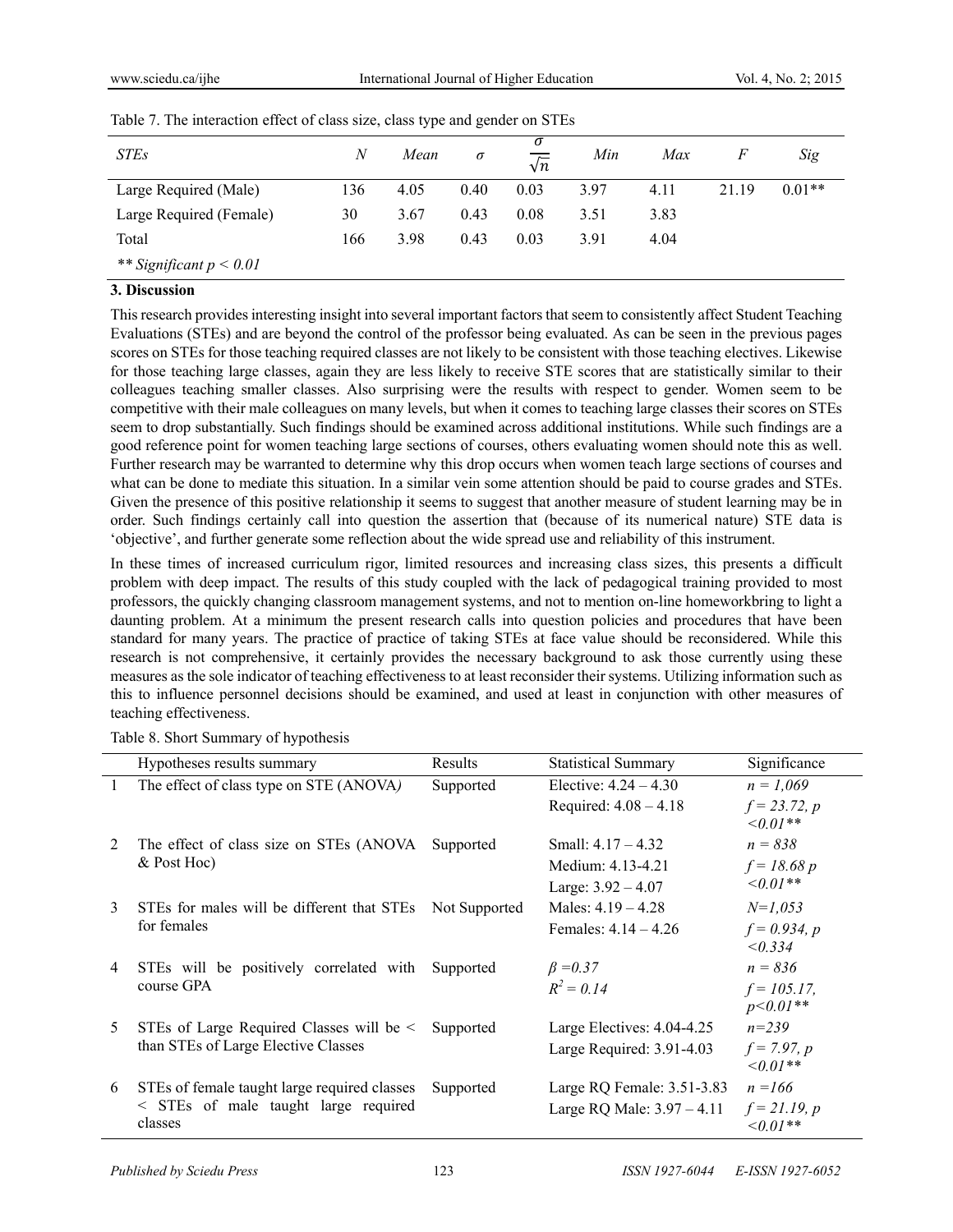## *4.1 Limitations*

Certainly, caution should be taken when interpreting the results of this study. While every effort has been made to insure reliability and validity of these constructs, it is always necessary to exercise thoughtfulness with generalizing the results to universities that perhaps differ in terms of demographic composition, class size, funding, and subjects. The data may suggest some broad trends; however, it is best to conduct similar analysis at individual universities.

## **References**

- Aleamoni, L. & Graham, M. (1974). The Relationship Between CEQ Ratings and Instructors Rank, Class Size and Course Level. *Journal of Educational Measurement*, 11(3), 189-191. http://dx.doi.org/10.1111/j.1745-3984.1974.tb00990.x
- Backer, E. (2012). Burnt at the Student Evaluation Stake the Penalty for Failing Students. E-*Journal of Business Education & Scholarship of Teaching*, 6(1) 1-13.
- Basow , S. & Silberg, N. (1987). Student Evaluations of College Professors: Are Female and Male Professors Rated Differently? *Journal of Educational Psychology*, 79(3), 308-314. http://dx.doi.org/10.1037/0022-0663.79.3.308
- Blakemore, O., Switzer, J., DiLorio, J., & Fairchild, D. (1997). Exploring the Campus Climate for Women Faculty. In Benokraitis, N.V. (Ed.), Subtle Sexism: Current Practice and Prospects for Change, 54 – 71. Thousand Oaks, CA: Sage.
- Bosshardt, W. & Watts, M. (2001). Comparing Student and Instructor Evaluations of Teaching. *The Journal of Economic Education*, 32(1), 3-17. http://dx.doi.org/10.1080/00220480109595166
- Bray, J., & Howard, G. (1980). Interaction of Teacher and Student Sex and Sex Role Orientations and Student Evaluations of College Instruction. *Contemporary Educational Psychology*, 5(3), 241-248. http://dx.doi.org/10.1016/0361-476X(80)90047-8
- Centra, J. (2003). Will Teachers Receive Higher Student Evaluations by Giving Higher Grades and Less Course Work? *Research in Higher Education*, 44(5), 495-519. http://dx.doi.org/10.1023/A:1025492407752
- Centra, J., & Gaubatz N. (2000). Is there Gender Bias in Student Evaluations of Teaching? *The Journal of Higher Education,* 71(1), 17-33. http://dx.doi.org/10.2307/2649280
- Cohen, P. (1981). Student Rating of Instruction and Student Achievement: A Meta-Analysis of Multisession Validity Studies. *Review of Educational Research*, 51(3), 281-309. http://dx.doi.org/10.3102/00346543051003281
- Costin, F., Greenough, W. T., & Menges, R. J. (1971) Student Ratings of College Teaching: Reliability, Validity, and Usefulness. *Review of Educational Research*, 41(5), 511-535. http://dx.doi.org/10.3102/00346543041005511
- Culver, S. (2010). Course Grades, Quality of Student Engagement, and Students' Evaluation of Instructor. *International Journal of Teaching and Learning in Higher Education,* 22(3), 331 – 336.
- Darby, J. (2006a) The Effects of Elective or Required Status of Courses on Student Evaluations. *Journal of Vocational Education & Training*, 58(1), 19-29. http://dx.doi.org/10.1080/13636820500507708
- Darby, J. (2006b) Evaluating Courses: An Examination of the Impact of Student Gender. *Educational Studies*, 32(2), 187-199. http://dx.doi.org/10.1080/03055690600631093
- Dommeyer, C.J. (1997). Class Size in An Introductory Marketing Course: Student Attitudes, Evaluations, and Performance. *Marketing Education Review*, 7(1), 13 – 25.
- Drago, W., & Wagner, R. (2004). Vark Preferred Learning Styles and Online Education, *Management Research News*, 27(7), 1–13. http://dx.doi.org/10.1108/01409170410784211
- Eisenhardt, K. (1989) Agency Theory: An Assessment and Review, *Academy of Management Review,* 14(1), 57-74. http://dx.doi.org/10.2307/258191
- Eiszler, C. (2002). College Student Evaluations of Teaching and Grade Inflation. *Research in Higher Education*, 43(4), 483–501. http://dx.doi.org/10.1023/A:1015579817194
- Elmore, P., & LaPointe, K. (1974). Effects of Teacher Sex and Student Sex on the Evaluation of College Instructors. *Journal of Educational Psychology*, 66(3), 386-389. http://dx.doi.org/10.1037/h0036493
- Feldman, K. (1976). Grades and College Students' Evaluations of Their Courses and Teachers. *Research in Higher Education*, 4(1), 69 – 111. http://dx.doi.org/10.1007/BF00991462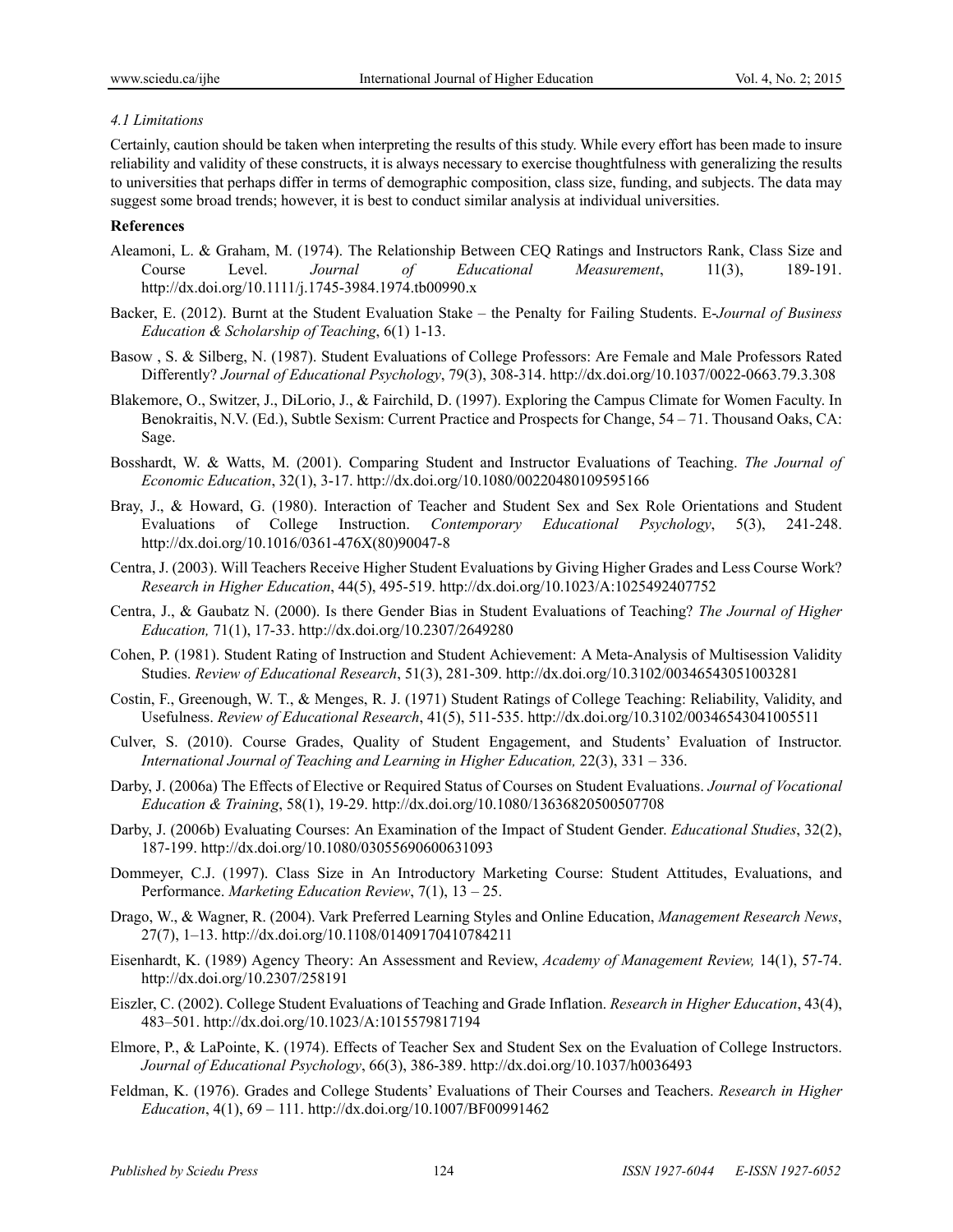- Feldman, K. (1984). Class Size and College Students' Evaluations of Teachers and Courses: A Closer Look. *Research in Higher Education,* 21(1), 45-116. http://dx.doi.org/10.1007/BF00975035
- Feldman, K. (1993). College Students' Views of Male and Female College Teachers: Part II-Evidence from Students' Evaluations of Their Classroom Teachers. *Research in Higher Education*, 34, 151-211. http://dx.doi.org/10.1007/BF00992161
- Fernandez, J., Mateo, M., & Muniz, J. (1999). Is There a Relationship Between Class size and Student Ratings of Teaching Quality? *Educational and Psychological Measurement*, 58(4), 596-604. http://dx.doi.org/10.1177/0013164498058004003
- Filetti, J., Wright, M., & King K. (2010) Grades and Ranking: When Tenure Affects Assessment. *Practical Assessment, Research & Evaluation,* 15(14), 2-5.
- Fourier, C. (2000). Class Size and Student Ratings of Teaching Presentation. *South African Journal of Higher Education,* 14(3), 132-138.
- Goldberg, G. & Callahan, J. (1991). Objectivity of Student Evaluations of Instructors. *Journal of Education for Business,* 66 (6), 377-379. http://dx.doi.org/10.1080/08832323.1991.10117505
- Gomez-Mejia, L. & Balkin, D. (1992) Determinants of Faculty Pay: an Agency Theory Perspective. *Academy of Management Journal,* 35(5), 921-955. http://dx.doi.org/10.2307/256535
- Gray, M., & Bergmann, B. (2003). Student Teaching Evaluations: Inaccurate, Demeaning, Misused. *Academe Online,*  89(5), 44-46. http://dx.doi.org/10.2307/40253388
- Hair, J., Black, W., Babin, B., Anderson, R., & Tatham, R. (2006). *Multivariate Data Analysis.* New Jersey, Pearson-Prentice Hall.
- Hippensteel, S.P. & Martin, W. (2005). Increasing the Significance of Course Evaluations in Large-Enrollment Geoscience Courses. *Journal of Geoscience Education,* 53(2), 158 – 165.
- Houston, D. Meyer, L., & Paewai, S. (2006) Academic Staff Workloads and Job Satisfaction: Expectations and values in academics. *Journal of Higher Education Policy and Management,* 28(1), 17-30. http://dx.doi.org/10.1080/13600800500283734
- Johnson, M.D., Narayanan, A., & Sawaya, W.J. (2013). Effects of Course and Instructor Characteristics on Student Evaluation of Teaching across a College of Engineering. *Journal of Engineering Education,* 102(2), 289 – 318. http://dx.doi.org/10.1002/jee.20013
- Kaschak, E. (1981). Another Look at Sex Bias in Students' Evaluations of Professors: Do Winners Get the Recognition That They Have Been Given? *Psychology of Women Quarterly*, 5(5), 767-772. http://dx.doi.org/10.1111/j.1471-6402.1981.tb01100.x
- Klegeris, A. & Hurren, H. (2011). Impact of Problem-Based Learning in a Large Classroom Setting: Student Perception and Problem-Solving Skills. *Advances in Physiology Education,* 35(4), 408 – 415. http://dx.doi.org/10.1152/advan.00046.2011
- Knol, M., Veld, H. & Mellenbergh, G. (2013) Experimental Effects of Student Evaluations Coupled with Collaborate Consultation on College Professors' Instructional Skills. *Research in Higher Education*, 54, 825-850. http://dx.doi.org/10.1007/s11162-013-9298-3
- Kulik, J. & McKeachie, W. (1975). The Evaluation of Teachers in Higher Education. *Review of Research in Education*, 3(2), 210-240. http://dx.doi.org/10.2307/1167259
- Kuo, W. (2007). Editorial: How Reliable is Teaching Evaluation? The Relationship of Class Size to Teaching Evaluation Scores. *IEEE Transactions on Reliability,* 56(2), 178 – 181. http://dx.doi.org/10.1109/TR.2006.874909
- Lin, W. (1992). Is Class Size a Bias to Student Evaluations of Faculty? A Review. *Chinese University Education Journal,* 20(1), 49-53.
- Lovell, G. & Haner, C. (1955). Forced Choice Applied to College Faculty Rating, *Educational and Psychological Measurement*, 15(1), 291–304. http://dx.doi.org/10.1177/001316445501500309
- Marsh, H. (1984). Students' Evaluation of University Teaching: Dimensionality, Reliability, Validity, Potential Biases, and Utility. *Journal of Educational Psychology*, 76(5), 707-754. http://dx.doi.org/10.1037/0022-0663.76.5.707